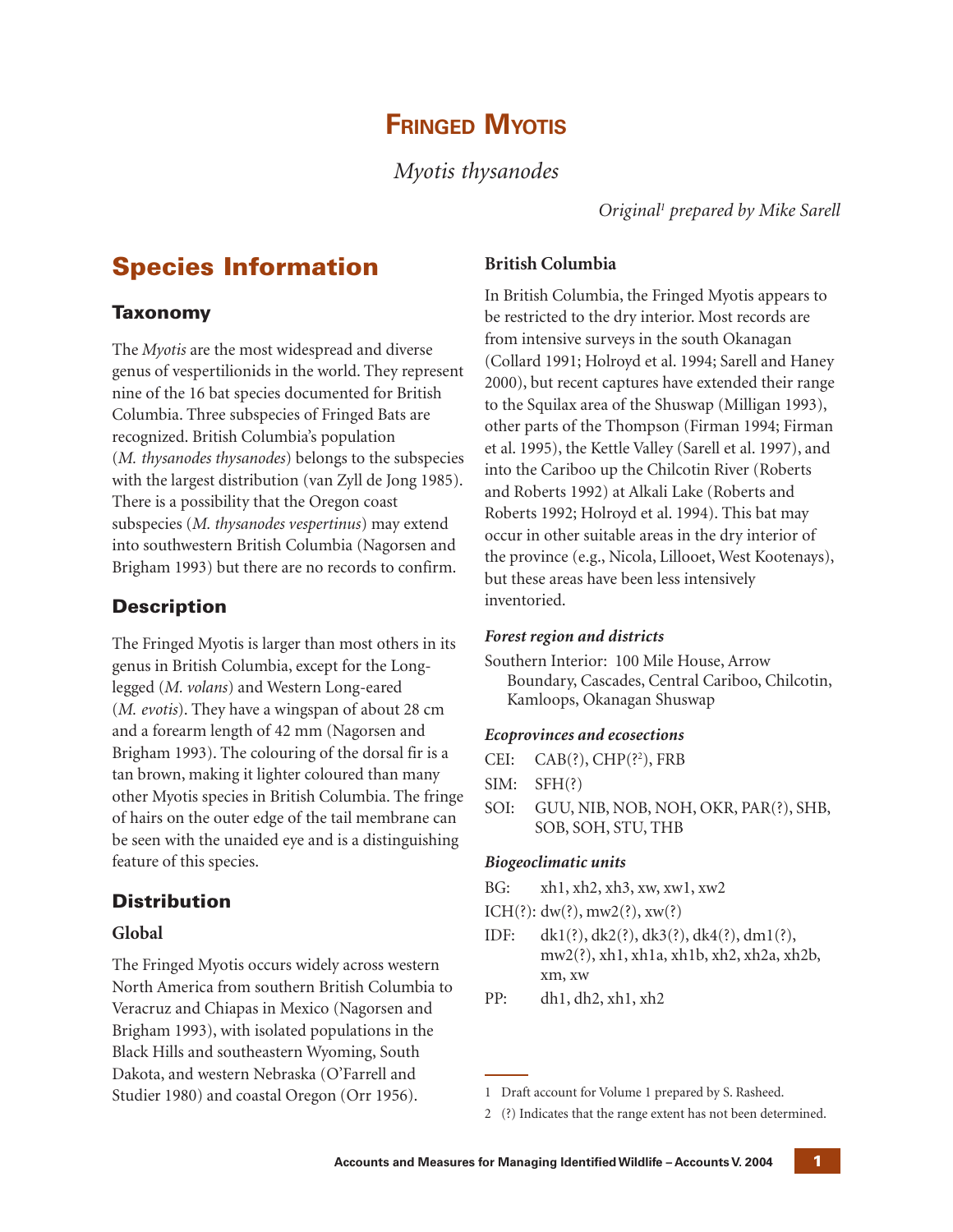



Note: This map represents a broad view of the distribution of potential habitat used by this species. The map is based on several ecosystem classifications (Ecoregion, Biogeoclimatic and Broad Ecosystem Inventory) as well as current knowledge of the species' habitat preferences. This species may or may not occur in all areas indicated.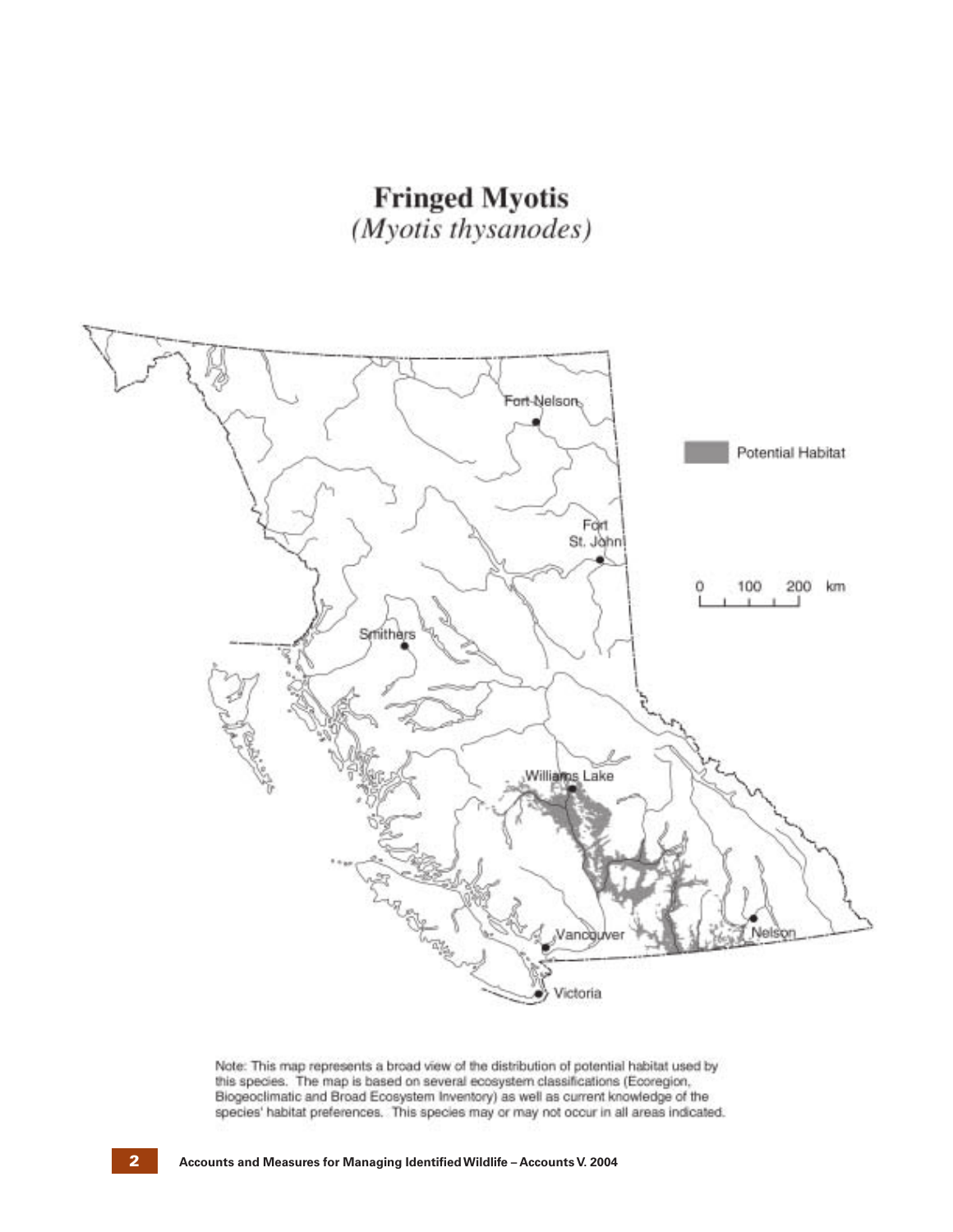#### *Broad ecosystem units*

Roosting: CL, DP(?), RO, PP(?) Foraging: AB, AC, BS, CF, CR, DF, DP, LS, ME, OV, PP, RO, SP, SS, WL

#### *Elevation*

Fringed Myotis are usually captured between 300 and 854 m in British Columbia (Nagorsen and Brigham 1993). The capture reported for an elevation of 1400 m near Squilax (Milligan 1993) was actually ~380 m.

## **Life History**

### **Diet and foraging behaviour**

Little is known of the foraging behaviour of these bats. They are often caught near watercourses and tend to fly close to the canopy (Rasheed et al. 1995), as well as in open grassland habitats. Maternity colonies have been discovered in rural/agricultural settings in British Columbia, and although foraging behaviours were not determined, extensive orchards surrounding the roosts may have been used as foraging habitat. The possibility of varied forging habitat preferences is reflected in their diverse diet of beetles (Black 1974), moths, leafhoppers, harvestmen, and crickets (Whitaker et al. 1977), and lacewings and flies (Nagorsen and Brigham 1993). Many of these insects are fully terrestrial, suggesting that gleaning is employed as a predatory technique. One hypothesis is that the "fringe" is used to strip insects from vegetation. The likelihood that they glean their prey is also supported by their slow and manoeuvrable flight and their wings have high puncture strength, typical of other gleaning bat species that could otherwise tear wings against branches and thorns (O'Farrell and Studier 1980).

### **Reproduction**

Copulation is thought to occur in the fall, and fertilization delayed until spring (O'Farrell and Studier 1980). Adult females form maternity colonies, numbering up to 300 in parts of their range (Rasheed et al. 1995), although both colonies

observed in British Columbia were <40 (Maslin 1938; Sarell, unpubl. obs.). These two colonies were in attics of occupied houses although two other maternity colonies are suspected to occur in small cliffs (Sarell and Haney 2000). Typically, a single young is born each year, presumably in early July (Nagorsen and Brigham 1993). The low birth rate is offset by the longevity of this bat, recorded to live up to 18 years (Tuttle and Stevenson 1982).

### **Site fidelity**

Site fidelity to roosts has been demonstrated to be high. A Fringed Myotis was captured at the same mine near Oliver 8 years after being banded (Nagorsen and Brigham 1993). Two maternity roosts in buildings have been identified in the province, and they all showed long periods of occupations (Maslin 1938; Sarell, unpubl. obs.).

#### **Home range**

There is no information on the home range of the Fringed Myotis throughout its range.

#### **Movements and dispersal**

Anecdotal evidence suggests that in the southern portion of this species' range, they travel short distances from summer to wintering ranges (Studier and O'Farrell 1972). Spring return to maternity colonies is rapid and synchronous. As well, parturition occurs within a narrow timespan, suggesting that the individuals are behaving synchronously for much of the year (O'Farrell and Studier 1976). There have been no observations made of seasonal movements or dispersal in British Columbia.

## **Habitat**

### **Structural stage**

Structural stage may be an important factor in foraging habitats but there have been no studies to document this. Foraging and roosting habitats often are found in interior dry forests (Nagorsen and Brigham 1993).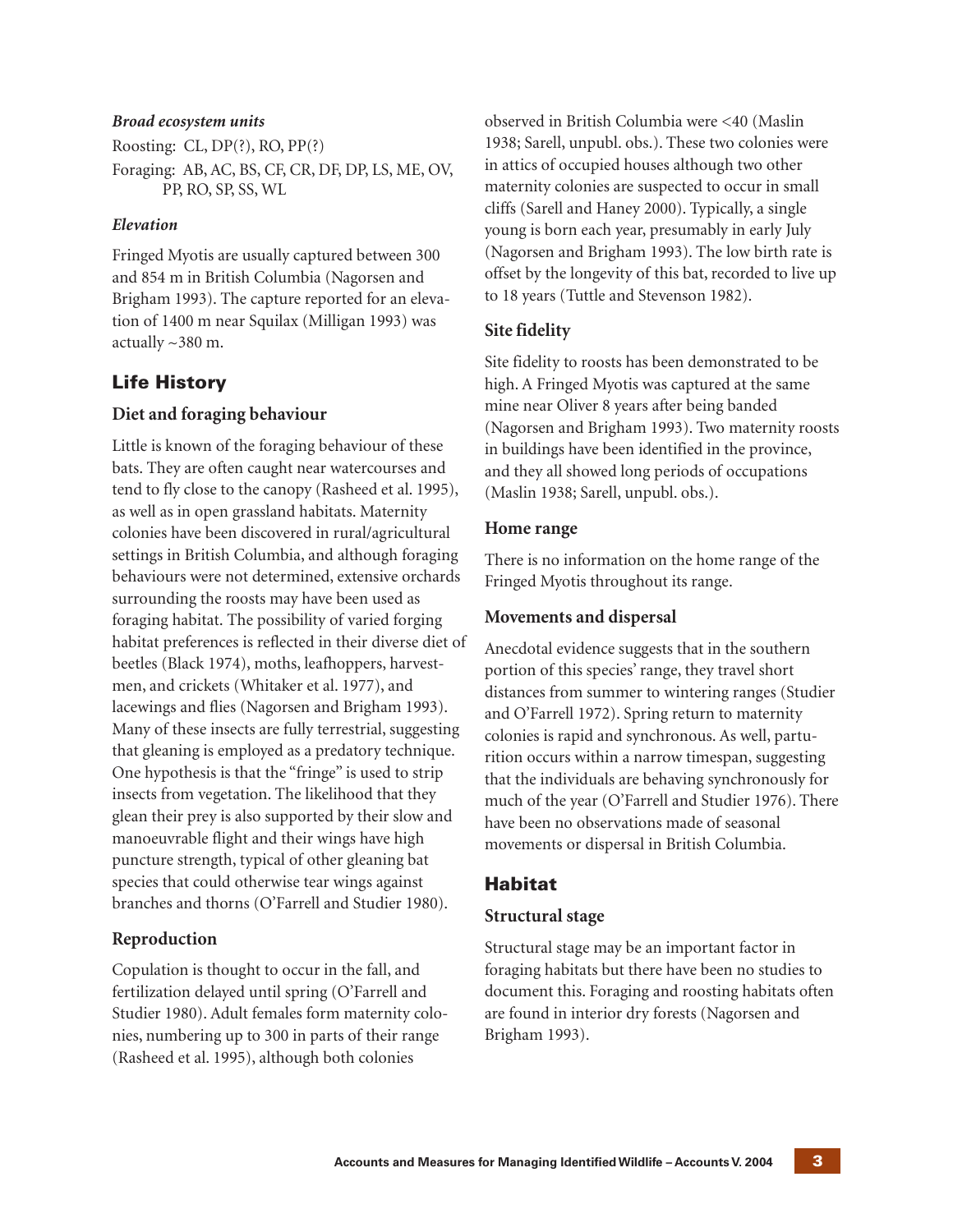# **Important habitats and habitat features** *Roosting*

Caves, rock crevices, mine tunnels, and buildings have been well documented as providing day, night, and maternity roosts. Because this species roosts in colonies, suitable roosts may need to accommodate a number of individuals. It was recently discovered that Fringed Myotis in Arizona also form maternity roosts under loose bark in ponderosa pine (*Pinus ponderosa*) snags (Rabe et al. 1998). The wildlife tree classification would be described as class 4. Roosting in trees has not yet been documented in British Columbia. Maternity roosts typically have warm aspects, presumably to facilitate the thermoregulatory needs of pups and females.

The winter ecology of this species is poorly known throughout its range, although late summer fat accumulation in places other than British Columbia suggests that these bats hibernate (Ewing et al. 1970; O'Farrell and Studier 1980). The only observations of hibernation have been in caves, consisting of a few individuals in the Black Hills of South Dakota and of solitary individuals in Oregon (Martin and Hawkes 1972; Rasheed et al. 1995). There are no winter records for this species in British Columbia (Nagorsen et al. 1993).

## *Foraging*

The Fringed Myotis occurs in a variety of habitats including mid-elevation grasslands, deserts, and woodlands. In British Columbia, this species is most closely associated with arid grassland and Ponderosa Pine–Douglas-fir (*Pseudotsuga menziesii*) forest (Rasheed et al. 1995). Fringed Myotis are reputed to have strong preferences for foraging over watercourses and close to the vegetative canopy, primarily in ponderosa pine and Douglas-fir forests (Rasheed et al. 1995). However, Fringed Myotis also are captured in grassland habitats (Williams 1968; O'Farrell and Studier 1980; Sarell and Haney 2000). These observations were always within an hour's flight of forested habitat (O'Farrell and Studier 1980). This apparent preference may be an artefact of surveyor preference for trapping where bats are most abundant (e.g., wetlands) and due to low

capture rates in open landscapes. Foraging also may occur in orchards where roosts are provided (Maslin 1938; Sarell, unpubl. obs.) but this needs direct testing. There is some evidence of higher activity in old growth and mature stands (age class 5–9; stage 6–7) in Oregon (Thomas and West 1991).

# **Conservation and Management**

## **Status**

The Fringed Myotis is on the provincial *Blue List* in British Columbia (CDC 2002). In Canada, it is designated as a species of *Special Concern* (COSEWIC 2002).

Summary of status in British Columbia and adjacent jurisdictions (NatureServe Explorer 2002)

| BC.      | ID | MT. |     | WA Canada Global |      |
|----------|----|-----|-----|------------------|------|
| S2S3 S12 |    | S3  | S32 | N2N3 -           | G4G5 |

# **Trends**

## **Population trends**

There have been few studies on population trends of Fringed Myotis throughout their range. In the 1960s, populations in the United States appeared to be quite stable (O'Farrell and Studier 1980). Populations are probably most vulnerable at maternity colonies and at hibernacula. Population trends have not been studied in British Columbia.

## **Habitat trends**

Loss of habitat has been rapid and extensive throughout much of the Fringed Myotis' range in British Columbia. The habitats most prone to development are in the Okanagan and the least prone are in the Cariboo. The impacts of veteran tree and snag removal from forests may have a significant impact throughout their range in British Columbia, but this cannot be determined for certain until it is known how dependent Fringed Myotis are on tree roosts.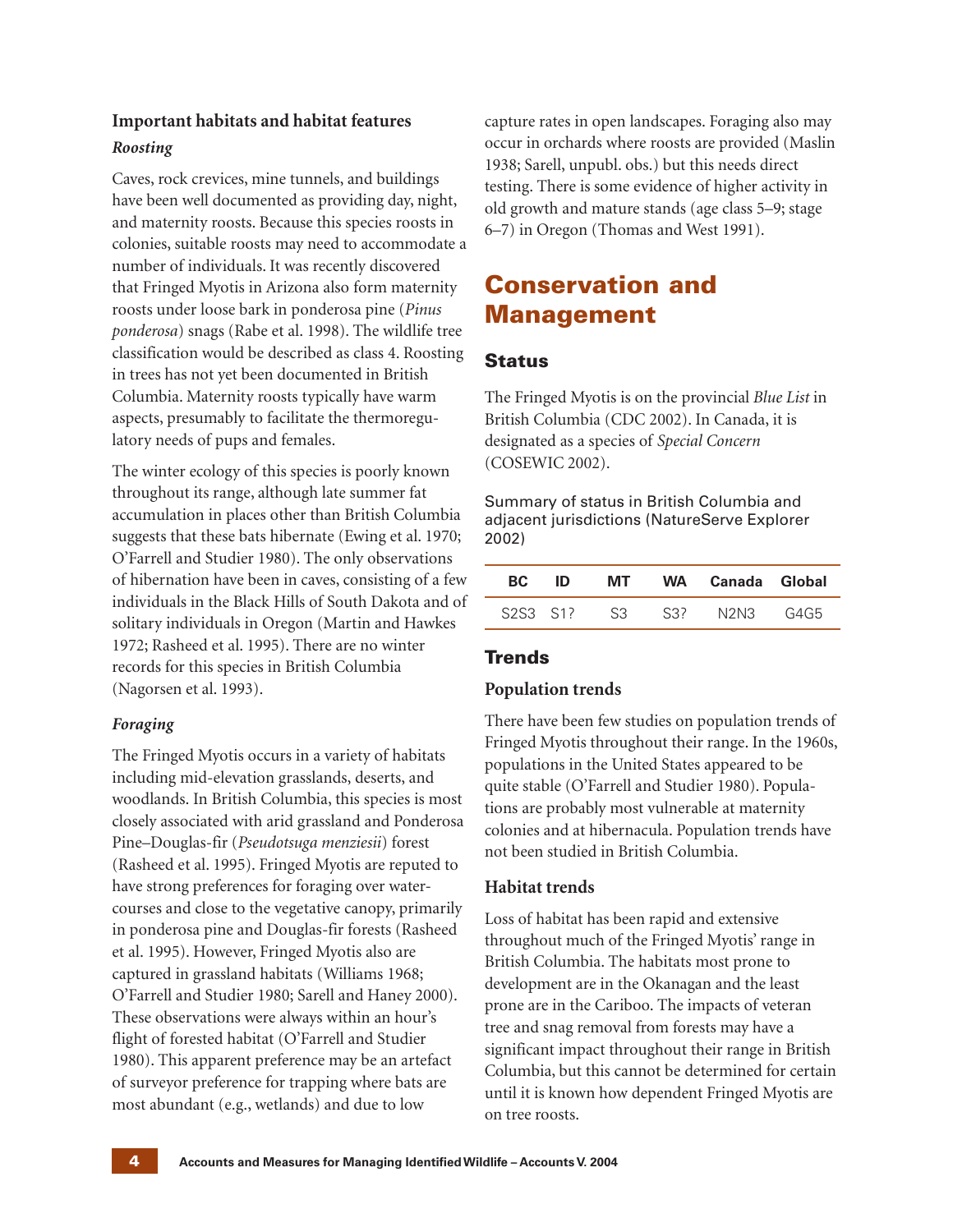## **Threats**

## **Population threats**

Maternity colonies may be prone to disturbance, although abandonment has not been documented (O'Farrell and Studier 1980). Furthermore, maternity colonies could be readily disrupted if the roost structure is destroyed. Colonies in rock crevice roosts are susceptible to destruction through road construction and other activities requiring blasting. It is not known whether recreation activities, such as rock climbing or spelunking, may disrupt colonies, causing mortality, especially to young. No studies have examined the effects of pesticides on population performance.

### **Habitat threats**

Urbanization, road construction, and possibly logging of old growth and/or the removal of snags may be some of the greatest threats to Fringed Myotis habitat. The eradication or exclusion of bats from attics also may be significantly impacting habitat availability. Roosts in caves, mines, and fractures are susceptible to modifications to accommodate recreation and to destruction from road construction and quarrying. Livestock excrement may contaminate surface water to the extent that it becomes unusable or unhealthy.

## **Legal Protection and Habitat Conservation**

The Fringed Myotis is protected, in that it cannot be killed, collected, or held in captivity without special permits, under the provincial *Wildlife Act.*

There are no known roosts within conservation holdings, although two are suspected to be on lands controlled by the Canadian Wildlife Service and The Nature Trust of BC.

## **Identified Wildlife Provisions**

## **Sustainable resource management and planning recommendations**

- Provide adequate representation of foraging and roosting habitat in the landscape by either establishing WHAs when necessary or applying forest practices to ensure habitat representation.
- Maintain a variety of seral stages to ensure longterm provisions of foraging and roost requirements.

#### **Wildlife habitat area**

#### *Goal*

Maintain roosting, hibernating, or breeding sites.

#### *Feature*

Establish WHAs at known hibernacula and maternity roosts. Locating these features may be difficult without conducting radio-telemetry so areas with multiple individuals near suitable roosting features can also be designated as WHAs. These roosts may occur in rock outcrops and wildlife trees.

#### *Size*

Generally 12 ha but will depend on site-specific factors, including the proximity of alternate roosts. Further observations may determine whether this area is adequate.

### *Design*

The WHA should include a 100 m radius core area and a 100 m radius management zone. When drafting boundaries consider bat movements between roosts during the breeding season, and the fact that bats may require several maternity trees per year for suitable roosting habitat. A similar design will be required for hibernacula, except the feature will be isolated and likely will not require connectivity.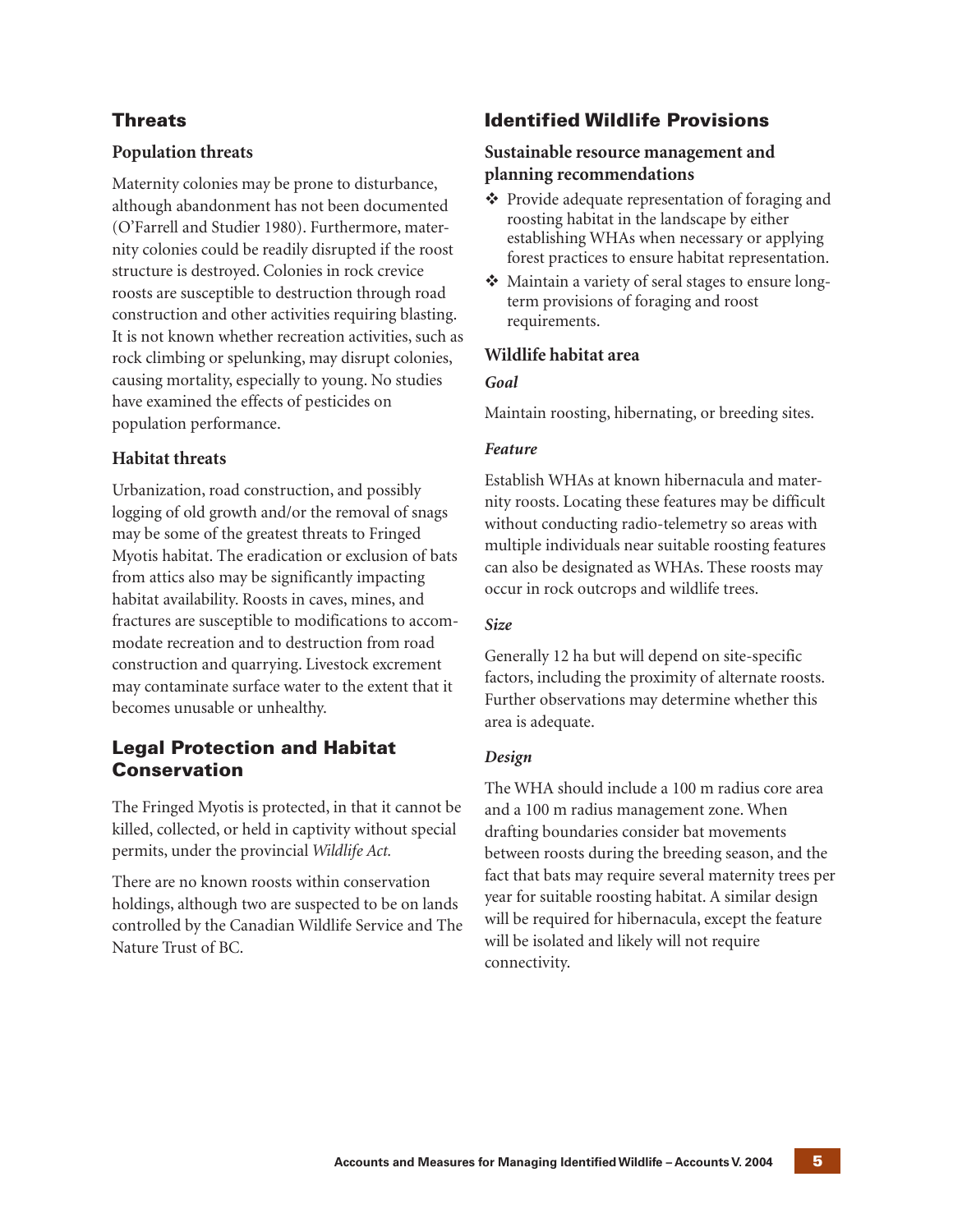### **General wildlife measures**

#### *Goals*

- 1. Maintain all known roosting sites, including wildlife tree recruits for future roosting.
- 2. Maintain foraging habitat and prey abundance.
- 3. Minimize disturbance during critical times.
- 4. Minimize access.
- 5. Maintain riparian areas in a properly functioning condition.
- 6. Maintain hibernacula (if discovered).

#### *Measures*

#### *Access*

- Do not develop roads.
- Do not disturb rocky outcrops, loose boulders, or talus.

#### *Harvesting and silviculture*

- Retain some large trees (30–50 cm dbh) and all large (>50 cm dbh) ponderosa pine.
- Retain all large diameter (>30 cm dbh) wildlife trees (class 3–8).
- Prescribe logging in the lower diameter classes at a level that ensures future recruitment of large diameter stems and mimics a fire maintained stand (NTD4).
- Do not harvest or salvage between 1 May and 31 August if WHA includes a maternity colony.

#### *Pesticides*

• Do not use pesticides.

#### *Range*

• Plan grazing to meet GWM goals.

#### *Recreation*

• Do not establish recreation sites or trails, especially where trails would require the felling of wildlife trees.

## **Additional Management Considerations**

Install bat-friendly gates to the entrance of caves and mines that have bat use. Install and maintain bat houses as part of the rehabilitation program. Bat Conservation International provides information regarding installation procedures of both gates and bat houses (www.batcon.org).

## **Information Needs**

- 1. Specific roost requirements, especially tree roosts, in different biogeoclimatic zones, as well as effects of different silvicultural systems on roost and foraging habitat availability.
- 2. Seasonal roosting behaviours of maternity colonies, especially the strategies and spatial distribution of these roosts.
- 3. Hibernation sites need to be determined, as well as the distance travelled between hibernation sites and summer roosts.

## **Cross References**

Bighorn Sheep, Spotted Bat, White-headed Woodpecker

## **References Cited**

Black, H.L. 1974. A north temperate bat community: structure prey populations. J. Mamm. 43:138–157.

- B.C. Conservation Data Centre (CDC). 2002. Rare vertebrate tracking lists. Available from: http:\srmwww.gov.bc.ca/cdc/tracking.htm
- Collard, T.S. 1991. Identification of the status and critical habitats of the Fringed Bat (*Myotis thysanodes*), in the South Okanagan Valley, British Columbia. B.C. Min. Environ., Victoria, B.C. Unpubl.
- Committee on the Status of Endangered Wildlife in Canada (COSEWIC). 2002. Canadian species at risk. Available from: http://www.speciesatrisk.gc.ca
- Ewing, W.G., E.H. Studier, and M.J. O'Farrell. 1970. Autumn fat deposition and gross body composition in three species of *Myotis*. Comp. Biochem. Physiol. 36:119–129.
- Firman, M. 1994. Thompson Region bat survey. B.C. Min. Environ., Kamloops, B.C. Unpubl.